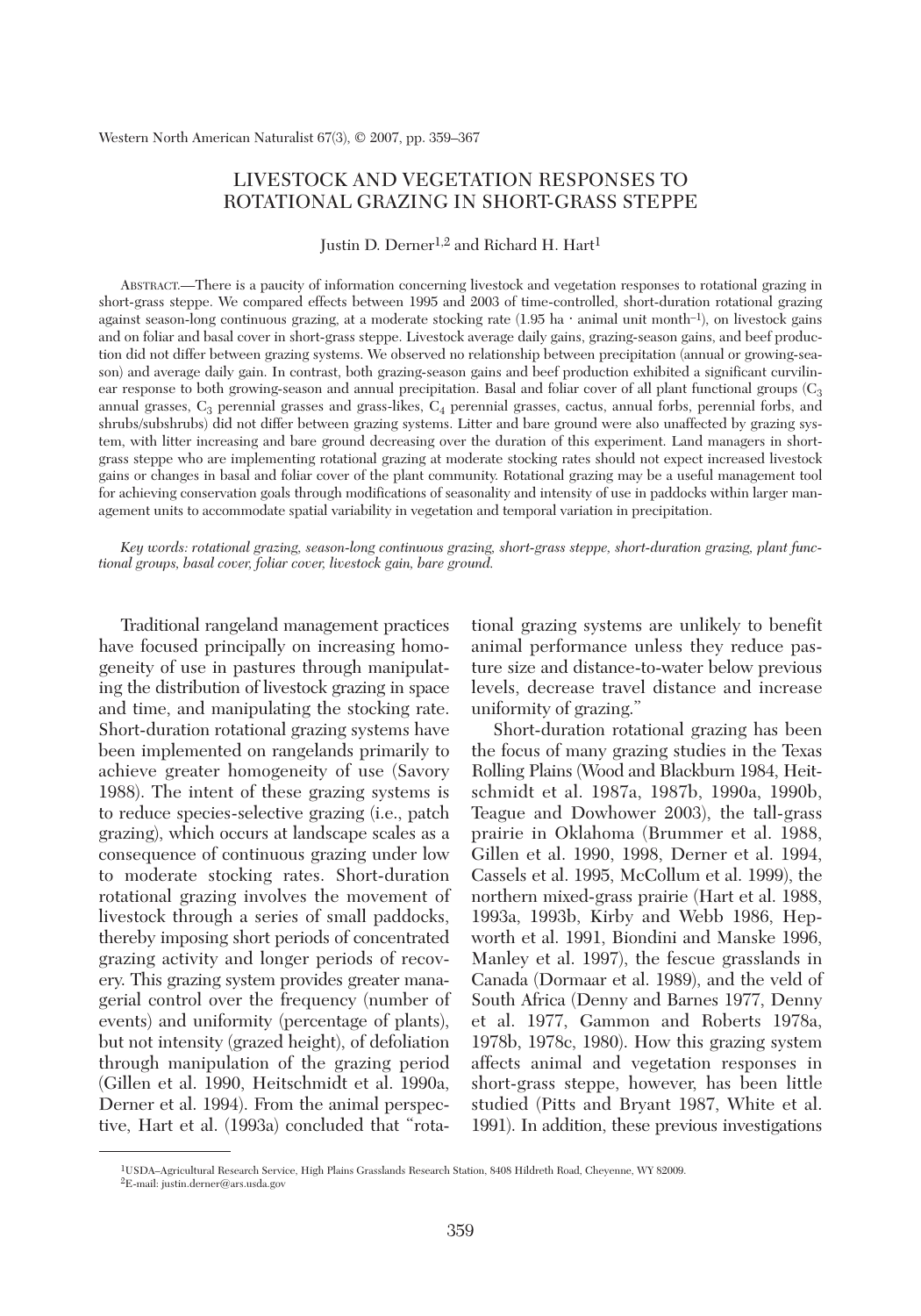in short-grass steppe compared short-duration rotational grazing at higher stocking rates to season-long continuous grazing at a moderate stocking rate. Because stocking rate has greater effects on animal and vegetation responses than grazing systems (Van Poollen and Lacey 1979, Derner et al. 1994, Manley et al. 1997, Gillen et al. 1998, McCollum et al. 1999), comparisons between grazing systems with different stocking rates are likely confounded. Due to the paucity of studies investigating grazing systems at similar stocking rates in short-grass steppe, land managers have had to make decisions based on scientific results from more productive rangeland ecosystems or based on inferences drawn from experiences or demonstration projects. Therefore, there is a clear need for an increased understanding of how animals and vegetation respond to short-duration rotational and season-long continuous grazing at similar stocking rates in this rangeland ecosystem.

Amount and seasonal distribution of precipitation markedly influence forage production in rangeland ecosystems, and regression relationships have been developed using precipitation to predict forage production (e.g., Milchunas et al. 1994, O'Connor et al. 2001, Khumalo and Holechek 2005). Forage production feeds back to impact livestock gains through forage availability to grazing animals. Therefore, precipitation is a driver of livestock gains, and its influence is likely magnified during drought conditions when forage availability is low. Largely unclear, however, is how grazing system may mediate the influence of precipitation on livestock gains. Experimental studies conducted over several years having contrasting precipitation can address the effect of grazing system.

Our objective in this 9-year investigation was to compare effects of time-controlled, short-duration rotational grazing against season-long continuous grazing (both at the same moderate stocking rate) on animal gains, foliar cover, and basal cover in short-grass steppe. We evaluated vegetation responses at 2 different topographical positions because lowlands are thought to receive disproportionately greater use relative to uplands, because lowlands exhibit higher productivity combined with a smaller proportion of land area within landscapes. We chose to investigate the effects of grazing system at the moderate stocking rate because this stocking rate has previously been both profitable and sustainable in shortgrass steppe (Hart and Ashby 1998). Based on previous investigations that compared shortduration rotational grazing and season-long continuous grazing at the same stocking rates as in other rangeland ecosystems (e.g., Derner et al. 1994, Gillen et al. 1998, McCollum et al. 1999), we hypothesized that the short-duration rotational grazing system would not significantly influence animal or vegetation responses compared to traditional season-long continuous grazing.

# STUDY AREA

The USDA–Agricultural Research Service Central Plains Experimental Range is located about 20 km northeast of Nunn, in north central Colorado (40°49′N, 107°46′W). Mean annual precipitation (1939–2003) is 341 mm and growing season precipitation (May–September) is 243 mm. Total annual precipitation during this study ranged from 243 mm in 2002 to 565 mm in 1997, and growing-season precipitation ranged from 175 mm in 2002 to 442 mm in 1997 (Table 1).

# **METHODS**

The season-long continuously grazed unit consisted of a single pasture of 259 ha. The short-duration rotational grazing unit consisted of 7 paddocks (each 65 ha) combined to total 455 ha. All pastures had been grazed at a moderate stocking rate under season-long continuous (mid-May to mid-October) grazing prior to initiation of this investigation. Hereford and crossbred yearling steers, with initial weights of  $259 \pm 12$  kg · steer<sup>-1</sup> across the study years, were stocked at a moderate stocking rate  $(1.95 \text{ ha} \cdot \text{animal unit month}^{-1})$  on both units to remove approximately 40% of the current year's herbage production during the 5-month grazing season each year from 1995 to 2003. This stocking rate resulted in stocking densities of 0.1 animal unit  $\cdot$  ha<sup>-1</sup>. Grazing began in mid-May each year and continued until mid-October, except when drought conditions dictated earlier removal in 2000 (12 September) and 2002 (9 August). Yearling steers were weighed at the beginning and end of each grazing season. The grazing period in each rotational paddock was 6–7 days, resulting in 3 full cycles through the paddocks during each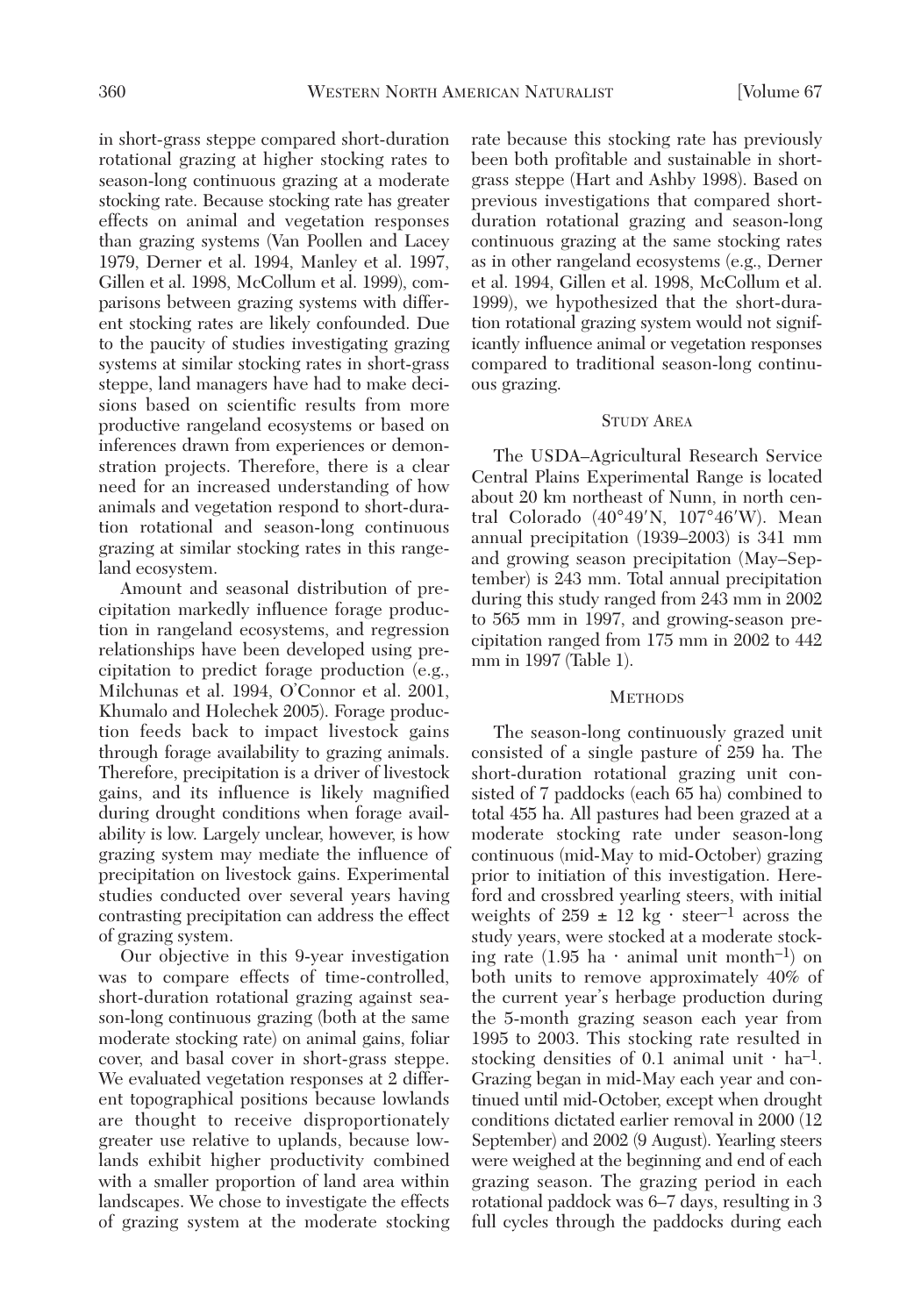TABLE 1. Annual and growing-season precipitation, and average daily gain and grazing-season gain for season-long continuous and short-duration rotational grazing systems in short-grass steppe at Central Plains Experimental Range, near Nunn, Colorado (1995–2003). Means are given with 1 standard error (in parentheses); *n* = 40 for continuous grazing, and  $n = 70$  for rotational grazing.

|           | Precipitation (mm) |         | Average daily gain $(kg \cdot hd^{-1}day^{-1})$ |            | Grazing-season gain $(kg \cdot hd^{-1})$ |            |
|-----------|--------------------|---------|-------------------------------------------------|------------|------------------------------------------|------------|
| Year(s)   | Annual             | May-Sep | Continuous                                      | Rotational | Continuous                               | Rotational |
| 1995      | 471                | 399     | 1.11(0.01)                                      | 1.16(0.01) | 165(2)                                   | 173(2)     |
| 1996      | 387                | 294     | 1.01(0.02)                                      | 1.00(0.01) | 152(3)                                   | 150(2)     |
| 1997      | 565                | 442     | 1.04(0.02)                                      | 1.06(0.02) | 154(3)                                   | 158(3)     |
| 1998      | 422                | 277     | 0.99(0.02)                                      | 0.90(0.01) | 146(3)                                   | 133(2)     |
| 1999      | 557                | 375     | 1.15(0.02)                                      | 1.14(0.01) | 163(3)                                   | 162(2)     |
| 2000      | 311                | 228     | 1.03(0.02)                                      | 0.96(0.01) | 123(2)                                   | 114(2)     |
| 2001      | 356                | 258     | 1.15(0.02)                                      | 1.10(0.01) | 169(2)                                   | 162(2)     |
| 2002      | 243                | 175     | 0.87(0.02)                                      | 0.83(0.02) | 76(2)                                    | 73(2)      |
| 2003      | 322                | 218     | 1.13(0.02)                                      | 1.15(0.02) | 163(4)                                   | 165(2)     |
| 1995-2003 | 404                | 296     | 1.05(0.03)                                      | 1.03(0.04) | 144(2)                                   | 143(2)     |
| 1939-2003 | 341                | 243     |                                                 |            |                                          |            |

grazing season. Grazing began in a different paddock each year.

In 1995 and 2003, measurements of foliar and basal cover were made on four 50-m permanent transects in the pasture of the seasonlong continuous grazing unit, and on two 50-m permanent transects in each of 2 randomly chosen pastures of the short-duration rotational grazing unit. Half of the transects were randomly located on level upland topographic positions consisting of soils of the Vona series (coarse-loamy, mixed, superactive, mesic Aridic Haplustalfs) with *Bouteloua gracilis* (H.B.K.) Lag ex Steud. as the dominant species. The other half were randomly located on a level– foot slope topographic position consisting of soils of the Avar series (fine-loamy, mixed, mesic Ustic Natrargids) with dominant species including *Sporobolus airoides* (Torr.) Torr and *Distichlis spicata* (L.) Greene. Basal and foliar cover were estimated in mid-August with a 10-point frame, placed perpendicular at each meter along the permanent transect, resulting in 500 measurements per transect for the following functional groups:  $C_4$  perennial grasses,  $C_3$  perennial grasses and grass-likes,  $C_3$  annual grasses, perennial forbs, annual forbs, cactus, shrubs (including subshrubs), and litter and bare ground. Species encountered within functional groups are listed in the Appendix. Cover data for each transect were expressed as a percentage of the 500 measurements for each functional group.

There was only a single replication of the season-long continuous grazing pasture. Consequently, inferences about our findings are limited to our experimental location and treat-

ments. The potential statistical consequences and limitations of pseudoreplication have been discussed by Hurlbert 1984 and Heffner et al. 1996. However, the length of this study (9 years) does provide replication in time, and the differences in annual (2.3-fold) and growing-season (2.5-fold) precipitation across the study period provide insights into the role of environmental variation in response to grazing systems. Further experimentation is required to determine the applicability of results to a wider geographic area. Animal gain data were analyzed using analysis of variance (ANOVA) with year, precipitation (annual and growingseason), and grazing system as treatments. Individual animals were considered experimental units. Because basal and foliar cover data were taken on the same transects in 1995 and again in 2003, we analyzed this data using 2-factor repeated measures ANOVA with grazing system and topography as main treatment factors, along with their interaction. We were primarily interested in the significance of the time × grazing system interaction factor. A significant interaction would indicate that the difference in cover between the 2 sample years could be attributed to the grazing system. Transects were considered experimental units. An  $α$ -level of  $0.10$  was used in all comparisons to determine significance.

#### **RESULTS**

## Animal Responses

Animal gains, expressed as grazing-season gain (kg · hd<sup>-1</sup>) or beef production (kg · ha<sup>-1</sup>), differed among the 9 years (*P* < 0.0001), and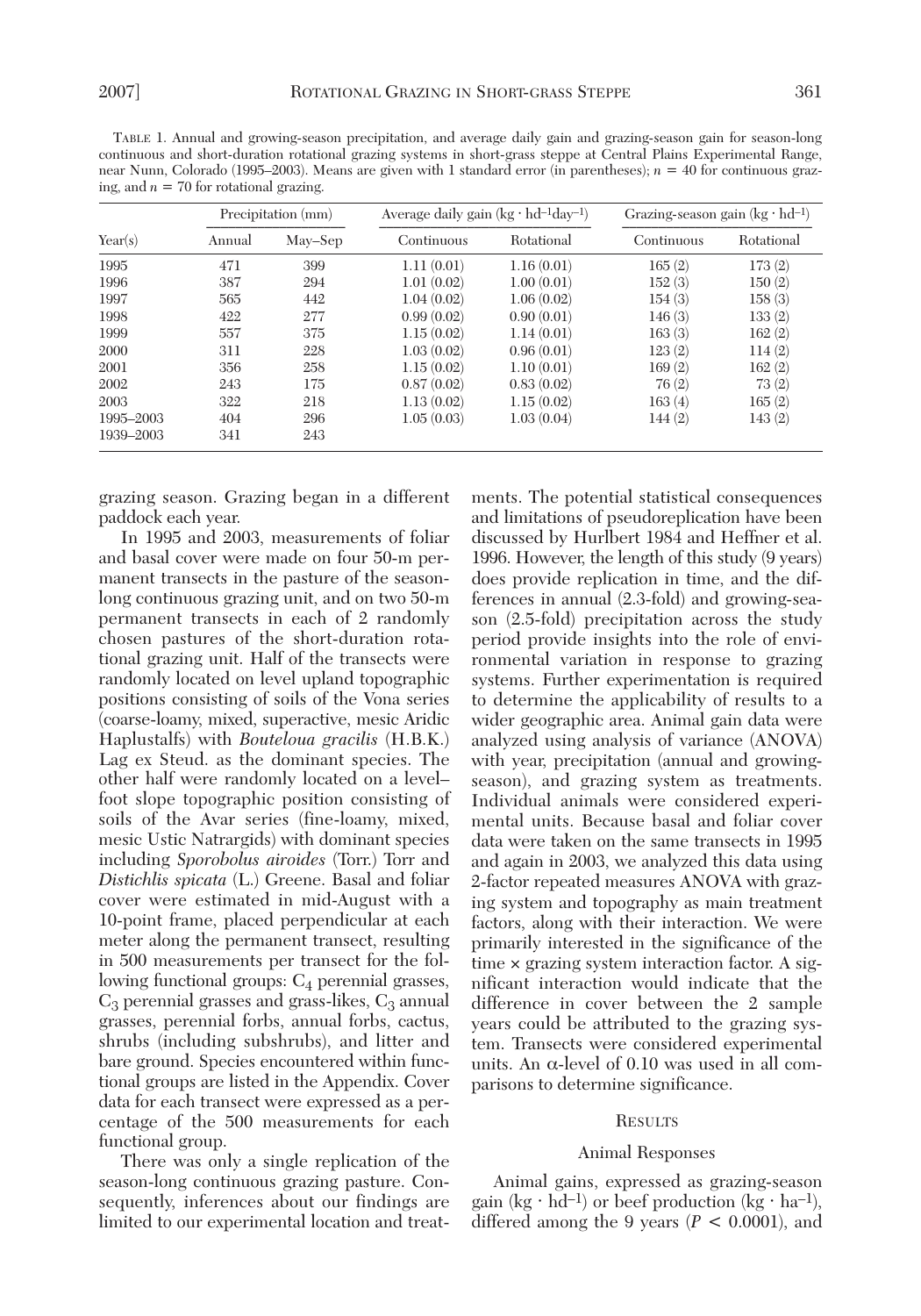between growing seasons (*P* < 0.0001) and annual precipitation (*P* < 0.0001), but did not differ between grazing systems across years (Table 1). Average daily gain  $(kg \cdot hd^{-1}day^{-1})$ differed among the 9 years  $(P < 0.0001)$ , but not for growing-season or annual precipitation, nor grazing system (Table 1). Regression analyses were used to determine the relationship (linear, quadratic, power, or hyperbolic) between precipitation and animal gains. The model with the greatest  $r^2$  value was used as the best fit (Derner et al. 2004). We observed no relationship between precipitation and average daily gain (Fig. 1), likely because animals were removed from study pastures in the drought years of 2000 and 2002 before animal performance was negatively impacted. In contrast, grazing-season gains were influenced by both growing-season and annual precipitation: gains were lower with less precipitation (Fig. 2). Here, the differences in length of grazing season drive this relationship, with shorter grazing seasons due to drought (2000 and 2002) having much lower grazing-season gains. Beef production or gain per unit land area (kg  $\cdot$  ha<sup>-1</sup>) did exhibit a significant curvilinear response to both growing-season and annual precipitation (Fig. 3). These regression equations indicate that beef production would be optimized when annual precipitation is 491 mm (24.8 kg  $\cdot$  ha<sup>-1</sup>) and growing-season precipitation is 368 mm  $(25.1 \text{ kg} \cdot \text{ha}^{-1})$ . For comparative purposes, the predicted beef production would be  $20.3 \text{ kg} \cdot \text{ha}^{-1}$  for the long-term (1939–2003) annual precipitation mean of 341 mm, and  $20.0 \text{ kg} \cdot \text{ha}^{-1}$  for the growing-season precipitation mean of 243 mm.

# Vegetation Responses

Basal cover of all plant functional groups was similar between grazing systems across topographical positions, which did not differ (Table 2). In addition, bare ground and litter also did not differ between grazing systems. Annual forbs, bare ground, cactus, and litter did exhibit temporal differences: annual forbs (99%), bare ground (61%) and cactus (55%) decreased between 1995 and 2003, while litter increased by 28%. Foliar cover of all plant functional groups also did not differ between grazing systems across upland and lowland topographical positions (Table 2). Foliar cover of annual forbs decreased by 92% from 1995

Fig. 1. Relationships between average daily gain and growing-season precipitation (upper panel) and annual precipitation (lower panel) for season-long continuous and short-duration rotational grazing systems in short-grass steppe at Central Plains Experimental Range, near Nunn, Colorado (1995–2003).

to 2003 and perennial forbs decreased by 70% from 1995 to 2003 (author).

#### **DISCUSSION**

## Animal Responses

The lack of differences in average daily gain and grazing-season gain of the yearling steers, and in beef production between the season-long continuous and short-duration rotational grazing systems is in agreement with most previous studies. For example, average daily gain of steers in northern mixed-grass prairie was not affected by grazing system (Biondini and Manske 1996); rather, stocking rate was the primary factor influencing gain (Hart et al. 1988, Manley et al. 1997). Similarly, Heitschmidt et al. (1990b) determined that stocking rate, rather than grazing system, was the primary factor affecting livestock production and economic returns on rangelands in the Texas Rolling Plains. Average daily gain of steers on poor-condition short-grass steppe

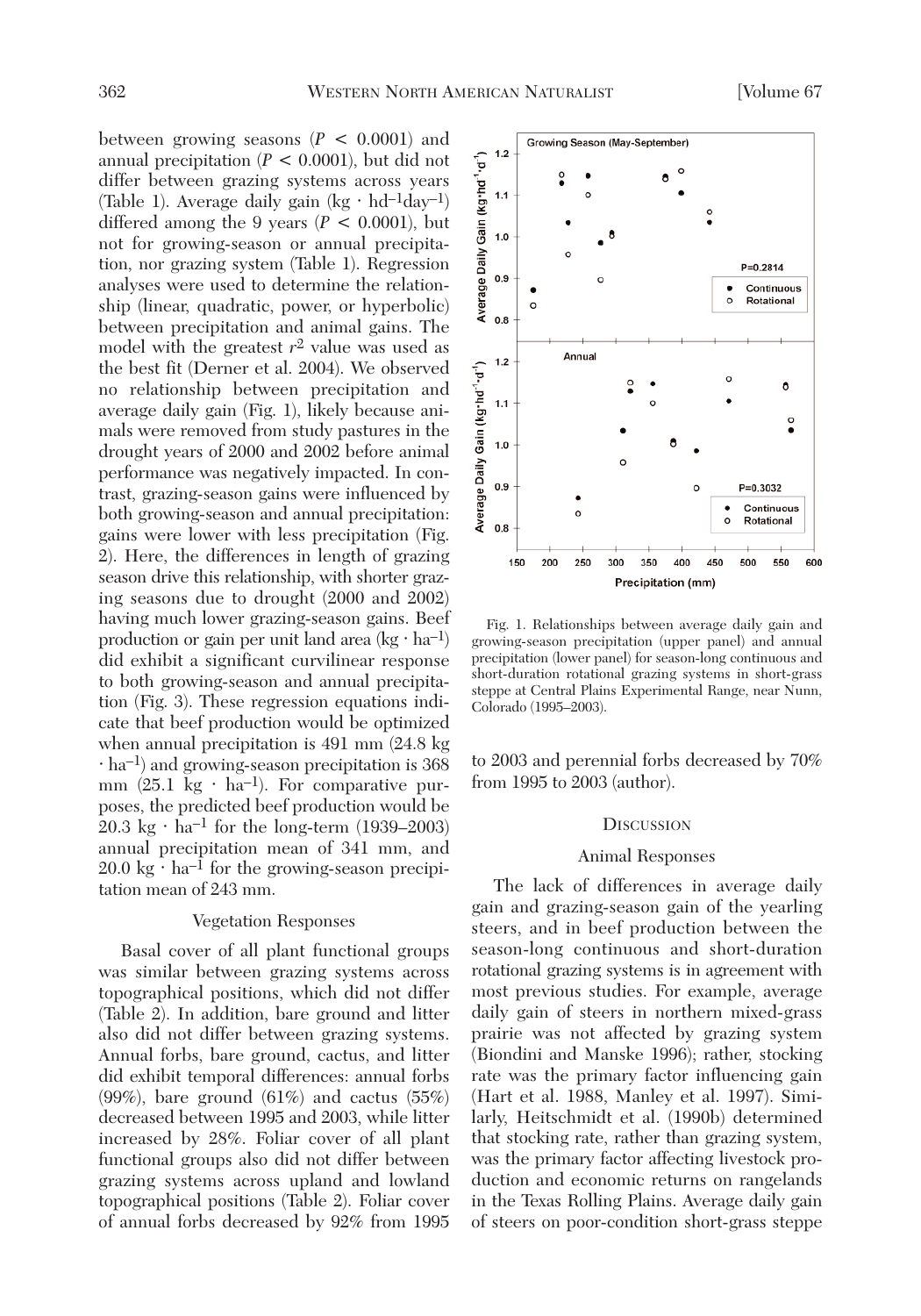Grazing Season Gain (kg·hd<sup>-1</sup>)

Grazing Season Gain (kg·hd<sup>-1</sup>)

70

150 200 250 300 350 400 450 500 550 600



Fig. 2. Relationships between grazing-season gain and growing-season precipitation (upper panel) and annual precipitation (lower panel) for season-long continuous and short-duration rotational grazing systems in short-grass steppe at Central Plains Experimental Range, near Nunn, Colorado (1995–2003).

Precipitation (mm)

decreased by 40% when the short-duration rotational grazing system employed a doubled stocking rate compared to the season-long continuous grazing system (Pitts and Bryant 1987). However, average daily gain did not differ between season-long continuous and short-duration rotational grazing when the rotational grazing system was stocked at 1.5 times that under continuous grazing (Pitts and Bryant 1987). In contrast, short-duration rotational grazing in high-seral-condition tallgrass prairie of Oklahoma reduced gain per steer by 11% under a moderate stocking rate and by 20% under a heavy stocking rate (McCollum et al. 1999). This reduction in individual animal performance with short-duration rotational grazing resulted in lower gains per hectare for rotational compared to season-long continuous grazing for all stocking rates. These authors attributed the reduced performance to decreased forage intake (McCollum et al. 1999). This idea is supported by Kirby and Webb (1986), who determined that diet composition



Fig. 3. Relationships between beef production and growing-season precipitation (upper panel) and annual precipitation (lower panel) for season-long continuous and short-duration rotational grazing systems in short-grass steppe at Central Plains Experimental Range, near Nunn, Colorado (1995–2003).

under short-duration rotational and seasonlong continuous grazing did not differ. Though we did not directly measure diet composition or forage intake, the lack of difference in animal performance between grazing systems leads us to infer that diet composition and forage intake of yearling steers did not differ. Both growing-season precipitation and annual precipitation influenced grazing-season gains and beef production, but not average daily gain. Gains did not increase linearly with increasing precipitation, however. Rather, the relationship was curvilinear, suggesting that above-average precipitation does not translate into greater animal gains in this rangeland ecosystem. Because livestock were removed early in the grazing season in 2000 and 2002, the negative effects of this limited precipitation on average daily gains were not manifest. The negative effects were, however, evident for grazing-season gain and beef production because of the shortened grazing season.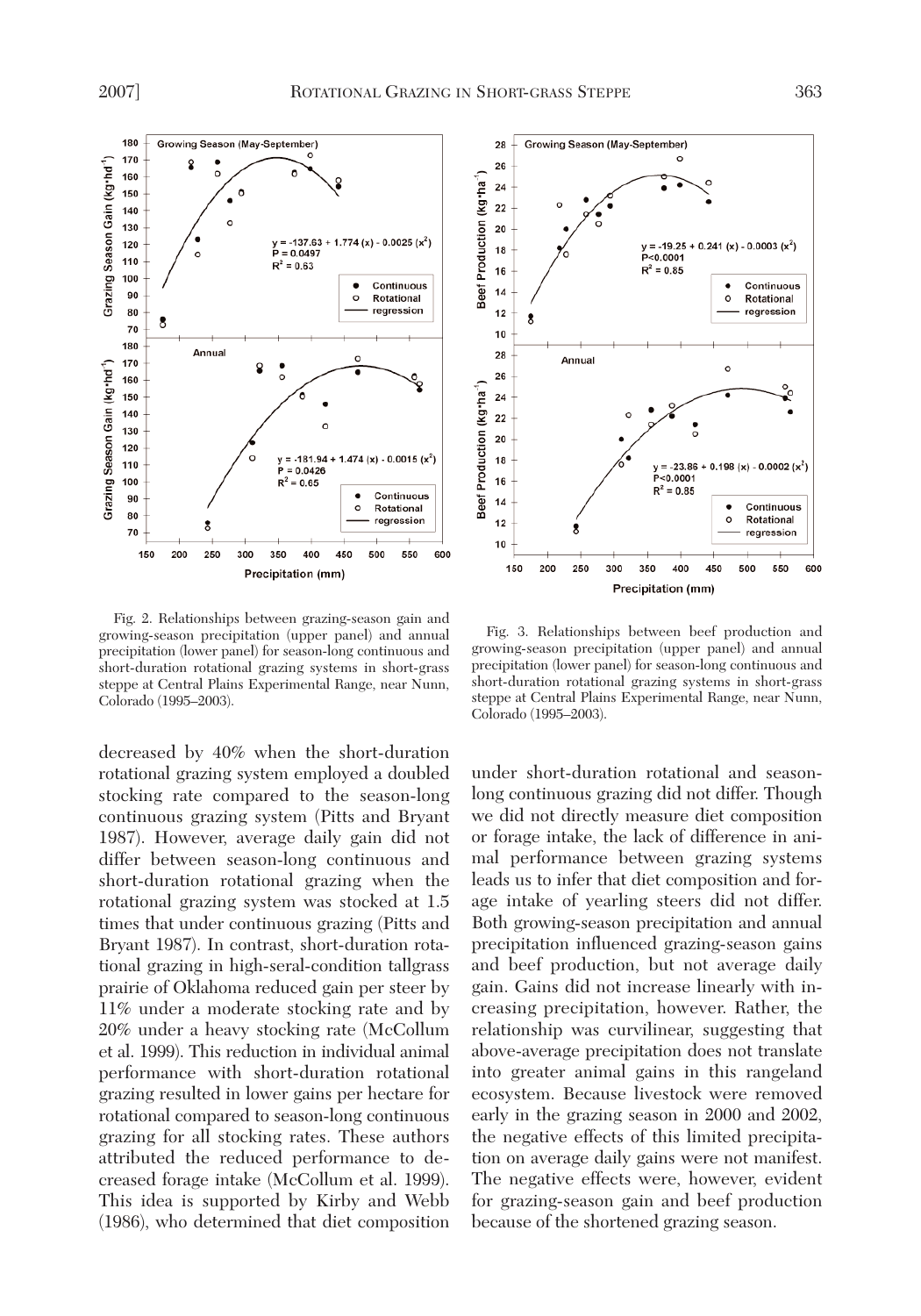TABLE 2. Average basal and foliar cover by functional group for season-long continuous and short-duration rotational grazing systems in short-grass steppe at Central Plains Experimental Range, near Nunn, Colorado, in 1995 and 2003. Means are given with 1 standard error (in parentheses);  $n = 4$ .

|                                  | 1995       |            | 2003       |            |                    | Time $\times$ grazing |
|----------------------------------|------------|------------|------------|------------|--------------------|-----------------------|
| Functional<br>group <sup>a</sup> | Continuous | Rotational | Continuous | Rotational | Time<br>$P$ -value | system<br>P-value     |
| Basal cover $(\%)$               |            |            |            |            |                    |                       |
| AF                               | 2.2(1.6)   | 0.8(0.1)   | 0.1(0.1)   | $\theta$   | 0.0939             | 0.3654                |
| Bare ground                      | 22.4(7.2)  | 21.6(3.0)  | 8.3(2.1)   | 9.0(4.1)   | 0.0639             | 0.8934                |
| $C_3AG$                          | 0.2(0.1)   | 1.5(1.2)   | 0.1(0.1)   | $\theta$   | 0.2361             | 0.2915                |
| $C_3PG$                          | 1.0(0.5)   | 3.1(1.2)   | 1.4(0.2)   | 2.7(0.7)   | 0.9654             | 0.7079                |
| $C_4$ PG                         | 20.2(3.4)  | 9.8(1.4)   | 16.4(2.1)  | 10.4(1.7)  | 0.4678             | 0.3388                |
| Cactus                           | 0.6(0.4)   | 1.2(0.8)   | 0.2(0.2)   | 0.7(0.6)   | 0.0470             | 0.6570                |
| Litter                           | 52.5(8.4)  | 60.4(3.3)  | 72.0(4.3)  | 73.0(3.0)  | 0.0245             | 0.4910                |
| PF                               | 0.9(0.5)   | 0.4(0.2)   | 0.1(0.1)   | 0.1(0.1)   | 0.1344             | 0.4426                |
| Shrub                            | 0.2(0.2)   | 0.3(0.2)   | $\theta$   | 0.1(0.1)   | 0.1648             | 0.8203                |
| Foliar cover $(\%)$              |            |            |            |            |                    |                       |
| AF                               | 8.3(1.7)   | 8.7(1.8)   | 1.2(0.2)   | 0.1(0.1)   | 0.0040             | 0.5909                |
| $C_3AG$                          | 2.5(1.4)   | 10.0(6.7)  | 0.5(0.3)   | 0.3(0.2)   | 0.0785             | 0.1995                |
| $C_3PG$                          | 4.5(1.3)   | 14.7(5.5)  | 11.6(1.5)  | 23.4(3.5)  | 0.1511             | 0.8425                |
| $C_4$ PG                         | 48.2(5.8)  | 32.4(3.5)  | 49.5(3.4)  | 35.4(4.7)  | 0.5196             | 0.7985                |
| Cactus                           | 0.9(0.7)   | 1.4(0.8)   | 0.6(0.5)   | 1.4(0.8)   | 0.7288             | 0.6289                |
| PF                               | 4.8(2.0)   | 3.1(0.9)   | 1.6(0.7)   | 0.9(0.3)   | 0.0203             | 0.5469                |
| Shrub                            | 1.7(1.1)   | 2.2(1.1)   | 0.9(0.5)   | 0.8(0.3)   | 0.1289             | 0.6009                |

 ${}^{a}AF$  = annual forbs, C<sub>3</sub>AG = C<sub>3</sub> annual grasses, C<sub>3</sub>PG = C<sub>3</sub> perennial grasses, C<sub>4</sub>PG = C<sub>4</sub> perennial grasses, and PF = perennial forbs.

# Vegetation Responses

In agreement with our findings, previous studies from different rangeland ecosystems have largely found no changes in basal and foliar cover attributable to grazing system (e.g., Heitschmidt et al. 1987a, Hart et al. 1988, Biondini and Manske 1996, Gillen et al. 1998). However, vegetative basal cover was higher (12.4% vs. 11.6%) after 5 years with short-duration rotational grazing in a poor-condition short-grass steppe plant community (White et al. 1991). Previous research has shown that  $C_4$ perennial grasses increase in abundance relative to  $C_3$  perennial grasses with increasing stocking rate over long time periods (>50 years) in short-grass steppe (Hart and Ashby 1998, Milchunas et al. 1989, 1990, 1998). This pattern of species replacement is apparently initiated by selective grazing on  $C_3$  relative to  $C_4$  species (Hart 2001), and may be a function of the photosynthetic pathway (Caswell et al. 1973) and the greater herbivory resistance of C4 perennial grasses, especially *B. gracilis.* Because the same stocking rate was used for the season-long continuous and the short-duration rotational grazing systems, it is not unexpected that vegetation responses were similar between grazing systems. Differences did occur with respect to bare ground and litter over the duration of the experiment, but not between grazing systems, in response to above-average precipitation in the beginning years (1995– 1999) and to conservative grazing management approaches taken during 2000 and 2002 when grazing animals were removed prior to the end of the scheduled grazing season. As a result, litter accumulated on these study pastures and, concurrently, bare ground decreased. We speculate that maintaining grazing animals on these pastures for the entire scheduled grazing seasons in 2000 and 2002 would have negated these findings because of the greater removal of vegetation by livestock and by increased hoof action.

# Conclusions

Land managers in short-grass steppe who implement rotational grazing at moderate stocking rates should not expect increased livestock gains or changes in basal and foliar cover of the plant community. Livestock gains in shortgrass steppe are primarily determined by stocking rate (Bement 1969), and vegetation responses are largely constrained by selection pressures of the evolutionary history of grazing and moisture, which are central to the generalized grazing model (Milchunas et al. 1988). Rotational grazing in this rangeland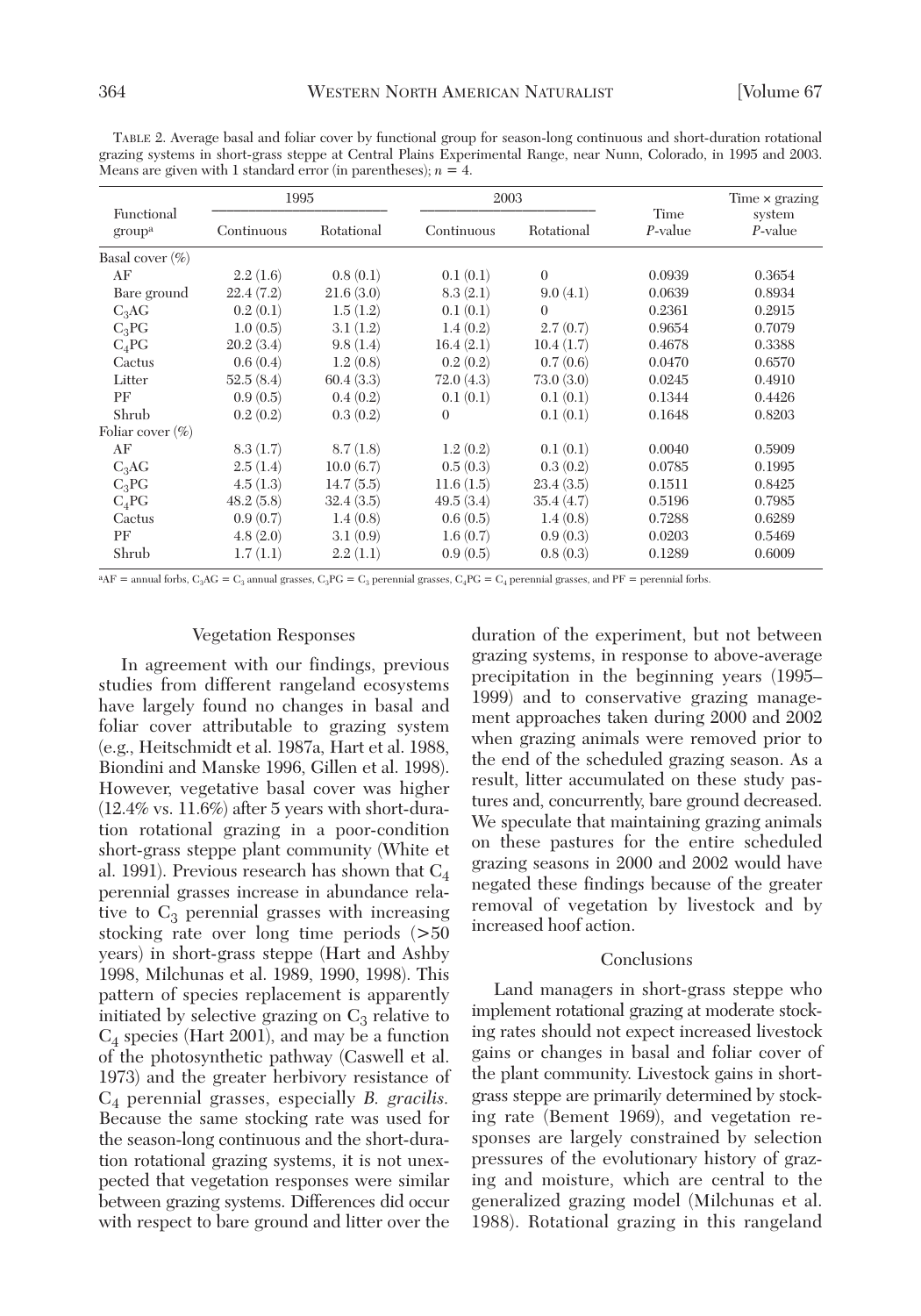ecosystem may have more utility for modifying heterogeneity of vegetation than for modifying cover or livestock production, by increasing flexibility in managing grazing pressures in paddocks within larger pastures through changes in the order of pasture use and the length of grazing periods to accommodate spatial variability in vegetation and temporal variation in precipitation. Rotational grazing could be used to help achieve conservation goals desired by society, namely, to produce goods and services through modifications of seasonality and intensity of use in paddocks within the larger management units to create heterogeneity of vegetation at much larger scales. This approach, as opposed to the traditional use of rotational grazing to promote homogeneity of use, is more consistent with historical land-use patterns that promoted biological diversity and wildlife habitat on rangelands (Fuhlendorf and Engle 2001, 2004).

# ACKNOWLEDGMENTS

Mary Ashby, Jeff Thomas, Stanley Clapp, Tammy Kanode, Troy Smith, and numerous student workers collected vegetation and animal data at the Central Plains Experimental Range. Crow Valley Livestock Cooperative, Inc., provided the steers. We appreciate the insightful review comments from Robert Gillen and Patrick Reece on an earlier draft of the manuscript.

#### LITERATURE CITED

- BEMENT, R.E. 1969. A stocking rate guide for beef production on blue grama range. Journal of Range Management 22:83–86.
- BIONDINI, M.E., AND L. MANSKE. 1996. Grazing frequency and ecosystem processes in a northern mixed prairie, USA. Ecological Applications 5:239–256.
- BRUMMER, J.E., R.L. GILLEN, AND F.T. MCCOLLUM. 1988. Herbage dynamics of tallgrass prairie under short duration grazing. Journal of Range Management 41: 264–266.
- CASSELS, D.M., R.L. GILLEN, F.T. MCCOLLUM, K.W. TATE, AND M.E. HODGES. 1995. Effects of grazing management on standing crop dynamics in tallgrass prairie. Journal of Range Management 48:81–84.
- CASWELL, H., F. REED, S.N. STEPHENSON, AND P.A. WERNER. 1973. Photosynthetic pathways and selective herbivory: a hypothesis. American Naturalist 107:465–480.
- DENNY, R.P., AND D.L. BARNES. 1977. Trials of multi-paddock grazing systems on veld. III. A comparison of six grazing procedures at two stocking rates. Rhodesia Journal of Agricultural Research 15:129–143.
- DENNY, R.P., D.L. BARNES, AND T.C.D. KENNAN. 1977. Trials of multi-paddock grazing systems on veld. I. An exploratory trial of systems involving twelve paddocks and one herd. Rhodesia Journal of Agricultural Research 15:11–23.
- DERNER, J.D., R.L. GILLEN, F.T. MCCOLLUM, AND K.W. TATE. 1994. Little bluestem tiller defoliation patterns under continuous and rotational grazing. Journal of Range Management 47:220–225.
- DERNER, J.D., H.W. POLLEY, H.B. JOHNSON, AND C.R. TISCHLER. 2004. Structural attributes of *Schizachyrium scoparium* in restored Texas blackland prairies. Restoration Ecology 12:80–84.
- DORMAAR, J.F., S. SMOLIAK, AND W.D. WILLMS. 1989. Vegetation and soil responses to short-duration grazing on fescue grasslands. Journal of Range Management 42:252–256.
- FUHLENDORF, S.D., AND D.M. ENGLE. 2001. Restoring heterogeneity on rangelands: ecosystem management based on evolutionary grazing patterns. Bioscience 51:625–632.
- \_\_\_\_\_\_. 2004. Application of the fire-grazing interaction to restore a shifting mosaic on tallgrass prairie. Journal of Applied Ecology 41:604–614.
- GAMMON, D.M., AND B.R. ROBERTS. 1978a. Patterns of defoliation during continuous and rotational grazing of the Matopos Sandveld of Rhodesia. 1. Selectivity of grazing. Rhodesia Journal of Agricultural Research 16:117–131.
- \_\_\_\_\_\_. 1978b. Patterns of defoliation during continuous and rotational grazing of the Matopos Sandveld of Rhodesia. 2. Severity of defoliation. Rhodesia Journal of Agricultural Research 16:133–145.
- \_\_\_\_\_\_. 1978c. Patterns of defoliation during continuous and rotational grazing of the Matopos Sandveld of Rhodesia. 3. Frequency of defoliation. Rhodesia Journal of Agricultural Research 16:147–164.
- \_\_\_\_\_\_. 1980. Aspects of defoliation during short duration grazing of the Matopos Sandveld of Zimbabwe. Zimbabwe Journal of Agricultural Research 18:29–38.
- GILLEN, R.L., F.T. MCCOLLUM, AND J.E. BRUMMER. 1990. Tiller defoliation patterns under short duration grazing in tallgrass prairie. Journal of Range Management 43:95–99.
- GILLEN, R.L., F.T. MCCOLLUM, III, K.W. TATE, AND M.E. HODGES. 1998. Tallgrass prairie response to grazing system and stocking rate. Journal of Range Management 51:139–146.
- HART, R.H. 2001. Plant biodiversity on shortgrass steppe after 55 years of zero, light, moderate, or heavy cattle grazing. Plant Ecology 155:111–118.
- HART, R.H., AND M.M. ASHBY. 1998. Grazing intensities, vegetation, and heifer gains: 55 years on shortgrass. Journal of Range Management 51:392–398.
- HART, R.H., J. BISSIO, M.J. SAMUEL, AND J.W. WAGGONER, JR. 1993a. Grazing systems, pasture size, and cattle grazing behavior, distribution and gains. Journal of Range Management 46:81–87.
- HART, R.H., S. CLAPP, AND P.S. TEST. 1993b. Grazing strategies, stocking rates, and frequency and intensity of grazing on western wheatgrass and blue grama. Journal of Range Management 46:122–126.
- HART, R.H., M.J. SAMUEL, P.S. TEST, AND M.A. SMITH. 1988. Cattle, vegetation, and economic responses to grazing systems and grazing pressure. Journal of Range Management 41:282–286.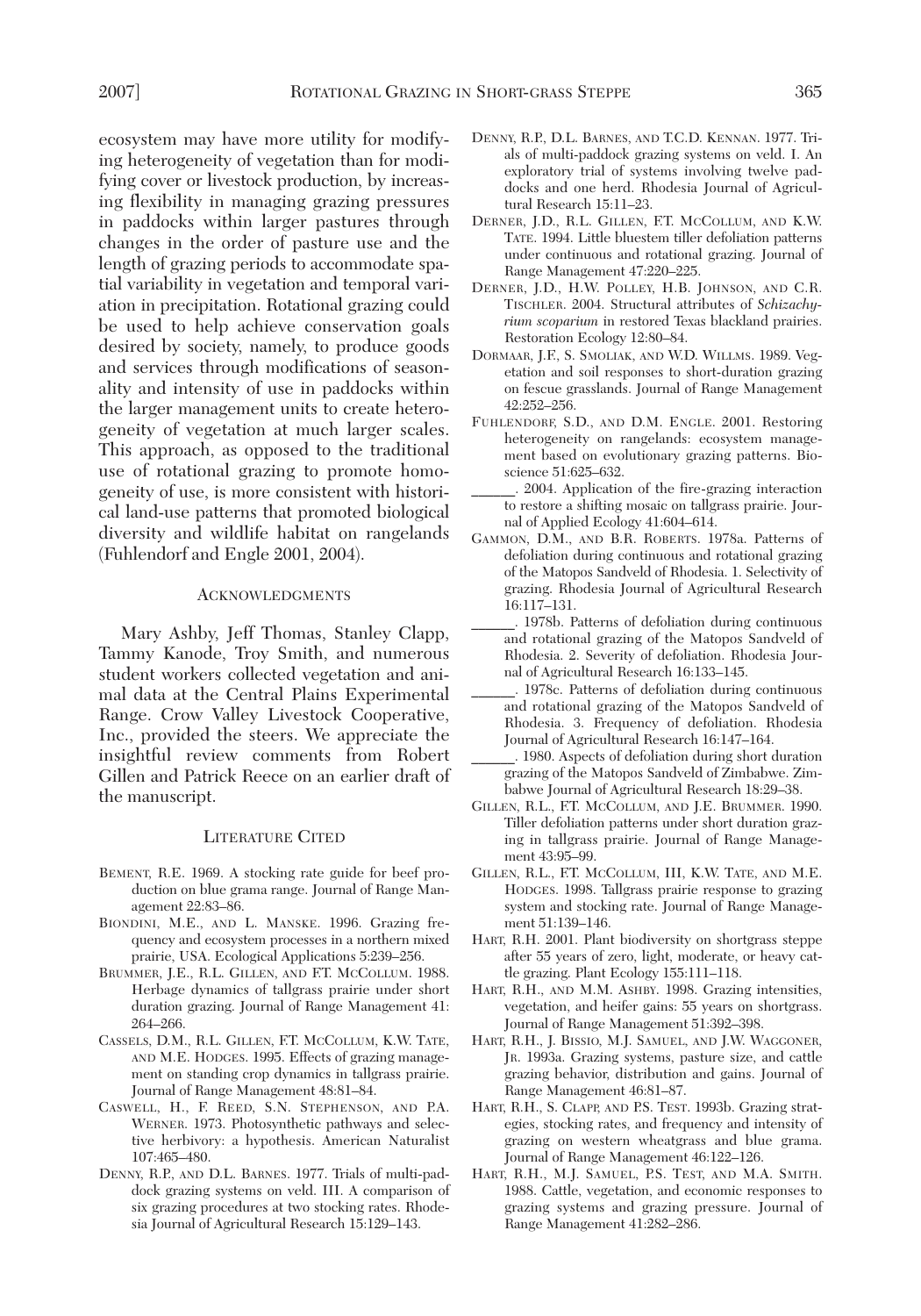- HEFFNER, R.A., M.J. BUTLER, IV, AND C.K. REILLY. 1996. Pseudoreplication revisited. Ecology 77:2558–2562.
- HEITSCHMIDT, R.K., D.D. BRISKE, AND D.L. PRICE. 1990a. Pattern of interspecific tiller defoliation in a mixedgrass prairie grazed by cattle. Grass and Forage Science 45:215–222.
- HEITSCHMIDT, R.K., J.R. CONNOR, S.K. CANON, W.E. PIN-CHAK, J.W. WALKER, AND S.L. DOWHOWER. 1990b. Cow/calf production and economic returns from yearlong continuous, deferred rotation and rotational grazing treatments. Journal of Production Agriculture 3:92–99.
- HEITSCHMIDT, R.K., S.L. DOWHOWER, AND J.W. WALKER. 1987a. Some effects of a rotational grazing treatment on quantity and quality of available forage and amount of ground litter. Journal of Range Management 40:318–321.
- \_\_\_\_\_\_. 1987b. 14- vs. 42-paddock rotational grazing: aboveground biomass dynamics, forage production, and harvest efficiency. Journal of Range Management 40:216–223.
- HEPWORTH, K.W., P.S. TEST, R.H. HART, J.W. WAGGONER, JR., AND M.A. SMITH. 1991. Grazing systems, stocking rates, and cattle behavior in southeastern Wyoming. Journal of Range Management 44:259–262.
- HURLBERT, S.H. 1984. Pseudoreplication and the design of ecological field experiments. Ecological Monographs 54:187–211.
- KHUMALO, G., AND J. HOLECHEK. 2005. Relationships between Chihuahuan desert perennial grass production and precipitation. Rangeland Ecology and Management 58:239–246.
- KIRBY, D.R., AND H.E. WEBB. 1986. Cattle diets on rotation and seasonlong grazing treatments. North Dakota Farm Research 46:14–17.
- LAUENROTH, W.K., AND O.E. SALA. 1992. Long-term forage production of North American shortgrass steppe. Ecological Applications 2:397–403.
- MANLEY, W.A., R.H. HART, M.J. SAMUEL, M.A. SMITH, J.W. WAGGONER, JR., AND J.T. MANLEY. 1997. Vegetation, cattle, and economic responses to grazing strategies and pressures. Journal of Range Management 50: 638–646.
- MCCOLLUM, F.T., III, R.L. GILLEN, B.R. KARGES, AND M.E. HODGES. 1999. Stocker cattle response to grazing management in tallgrass prairie. Journal of Range Management 52:120–126.
- MILCHUNAS, D.G., J.R. FORWOOD, AND W.K. LAUENROTH. 1994. Productivity of long-term grazing treatments in response to seasonal precipitation. Journal of Range Management 47:133–139.
- MILCHUNAS, D.G., W.K. LAUENROTH, AND I.C. BURKE. 1998. Livestock grazing, animal and plant biodiversity of shortgrass steppe and relationship to ecosystem function. Oikos 83:64–74.
- MILCHUNAS, D.G., W.K. LAUENROTH, P.L. CHAPMAN, AND M.K. KAZEMPOUR. 1989. Effects of grazing, topography, and precipitation on the structure of a semiarid grassland. Vegetatio 80:11–23.
- \_\_\_\_\_\_. 1990. Community attributes along a perturbation gradient in a shortgrass steppe. Journal of Vegetation Science 1:375–384.
- MILCHUNAS, D.G., O.E. SALA, AND W.K. LAUENROTH. 1988. A generalized model of the effects of grazing by large herbivores on grassland community structure. American Naturalist 132:87–106.
- O'CONNOR, T.G., L.M. HAINES, AND H.A. SNYMAN. 2001. Influence of precipitation and species composition on phytomass of a semi-arid African grassland. Journal of Ecology 89:850–860.
- PITTS, J.S., AND F.C. BRYANT. 1987. Steer and vegetation response to short duration and continuous grazing. Journal of Range Management 40:386–389.
- SAVORY, A. 1988. Holistic resource management. Island Press, Covelo, CA. 564 pp.
- TEAGUE, W.R., AND S.L. DOWHOWER. 2003. Patch dynamics under rotational and continuous grazing management in large, heterogeneous paddocks. Journal of Arid Environments 53:211–229.
- VAN POOLLEN, H.W., AND J.R. LACEY. 1979. Herbage response to grazing systems and stocking intensities. Journal of Range Management 32:250–253.
- WHITE, M.R., R.D. PIEPER, G.B. DONART, AND L. WHITE TRIFARO. 1991. Vegetational response to short-duration and continuous grazing in south central New Mexico. Journal of Range Management 44:399–403.
- WOOD, M.K., AND W.H. BLACKBURN. 1984. Vegetation and soil responses to cattle grazing systems in the Texas Rolling Plains. Journal of Range Management 37: 303–308.

*Received 20 April 2006 Accepted 16 January 2007*